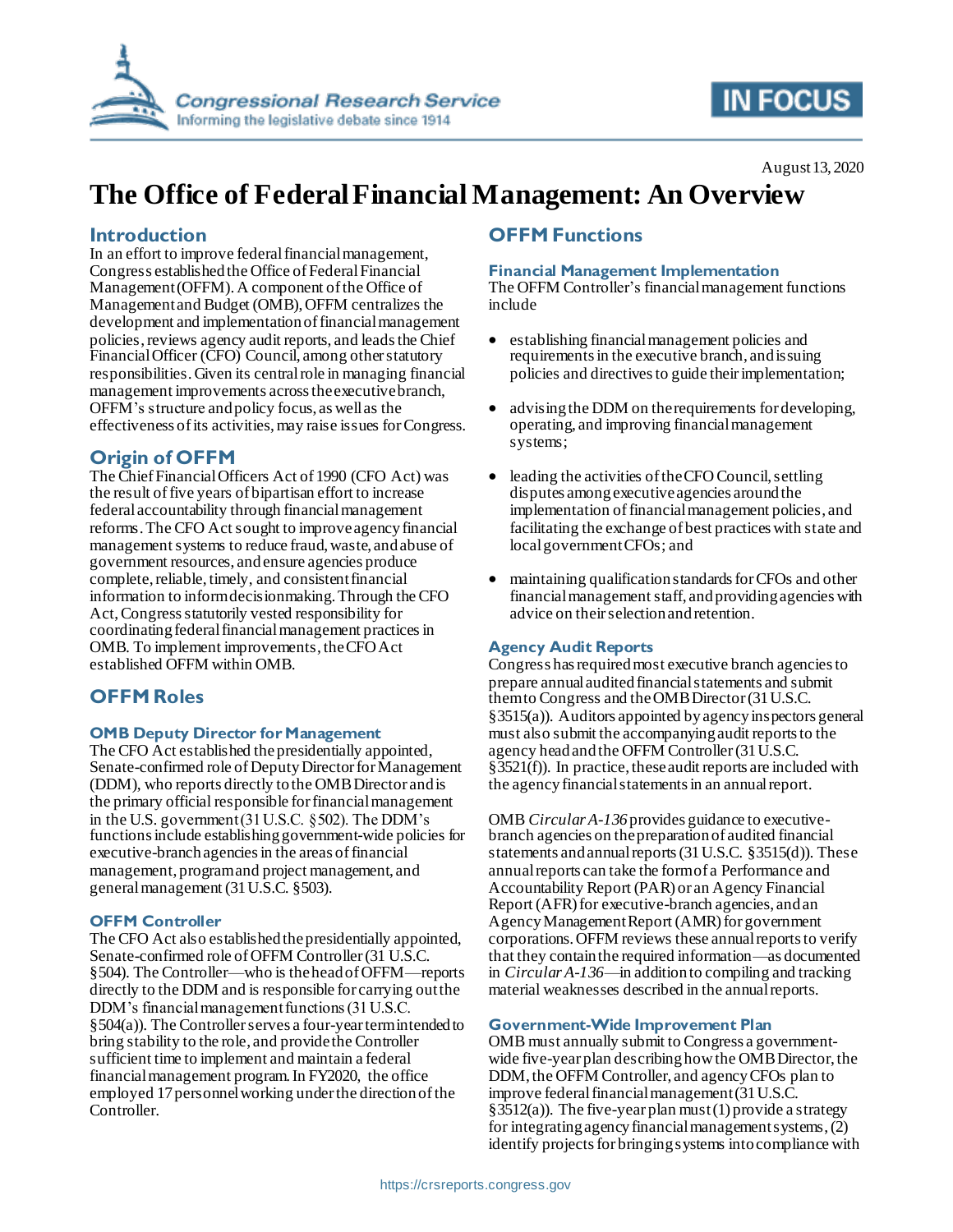applicable accounting standards, and (3) contain milestones for achieving these goals while identifying the required personnel and resources, in addition to other requirements.

OMB previously published the financial management status report and government-wide five-year plan in a single document called the *Federal Financial Management Report*. Since 2009, OMB has ceased publishing a single document covering the statutory requirements, and it is unclear to CRS where the required components may be found.

#### **Review and Revision of Circulars**

OFFM provides executive-branch agencies with policy guidance on financial management topics including the preparation and audit of financial statements; financial systems requirements; and management controls through the periodic review, revision, and dissemination of OMB circulars. OFFM also serves as a point of contact for agency inquiries related to several circulars, including *Circular A-136*, which provides guidance to agencies on the preparation of financial statements, and *Circular A-123*, which provides agencies with requirements for establishing, assessing, and reporting on the status of internal controls.

#### **OFFM Council Membership**

A CFO Council consisting of the DDM, the OFFM Controller, the Fiscal Assistant Secretary of the Treasury, and 24 agency CFOs was established to coordinate agency activity on financial modernization and improvement (31 U.S.C. §901 note). The DDM serves as council chair, and the Controller leads the council's activities on the DDM's behalf. The CFO Council has several statutory responsibilities, including disseminating best practices in the areas of financial system modernization, quality of financial information, financial data standards, and internal controls(31 U.S.C. §901 note).In practice, this consultative body provides agencies' perspectives to OMB and assists OFFM with the drafting of some financial management policies.

In addition to leading the CFO Council, the OFFM Controller is also a member of the Council of the Inspectors General on Integrity and Efficiency (CIGIE) and the Program Management Policy Council. Pursuant to the Inspector General Reform Act of 2008, CIGIE has several responsibilities, including sharing best practices among agency inspectors general and identifying, reviewing, and discussing areas of weakness and vulnerability in federal programs (5 U.S.C. App §11). The Program Management Improvement Accountability Act created the Program Management Policy Council, which is responsible for, among other things, coordinating and improving agency

practices related to program and project management (31 U.S.C. §1126(b)).

#### **Other OFFM Functions**

OFFM performs additional functions peripheral to its federal financial management responsibilities under the CFO Act. For example, the OFFM Controller must work with the CFO Council and other stakeholders to incorporate "Open Data Policy" requirements into federal acquisition and grant-making processes (Executive Order 13642; see 5 U.S.C. §552 note). The "Open Data Policy," as described in the executive order, requires that new and modernized government information technology (IT) resources be machine-readable and publicly available, subject to existing security and privacy restrictions. OFFM performs various other financial management functionsto support the DDM, which are not covered in detail in this In Focus.

#### **Issues for Congress**

Given the central role OFFM plays in federal financial management, Congress may evaluate the structure and effectiveness of the office. Potential issues may be grouped into two categories:

**OFFM Structure and Policy Focus:**Does OFFM have the appropriate number of personnel to perform its various duties? What is the proper scope for OFFM's activities? What is the proper balance between OMB and executivebranch agencies regarding financial management improvements? Can OMB find potential benefits by viewing federal financial management improvements and federal IT improvements holistically?

**Financial Management Effectiveness:** Should privatesector financial management practices align with agencies whose missions lack a clear profit motive? What is the appropriate frequency for publishing government-wide financial management improvement plans, and what information should theycontain? Have federal financial management reforms produced more accurate data for internal and external decisionmakers?

In evaluating these questions, Congress may consider policy options that involve trade-offs in terms of financial cost and personnel allocation.These policy options may also improve the quality of financial information provided to internal and external decisionmakers.

**Dominick A. Fiorentino**, Analyst in Government Organization and Management

**IF11620**